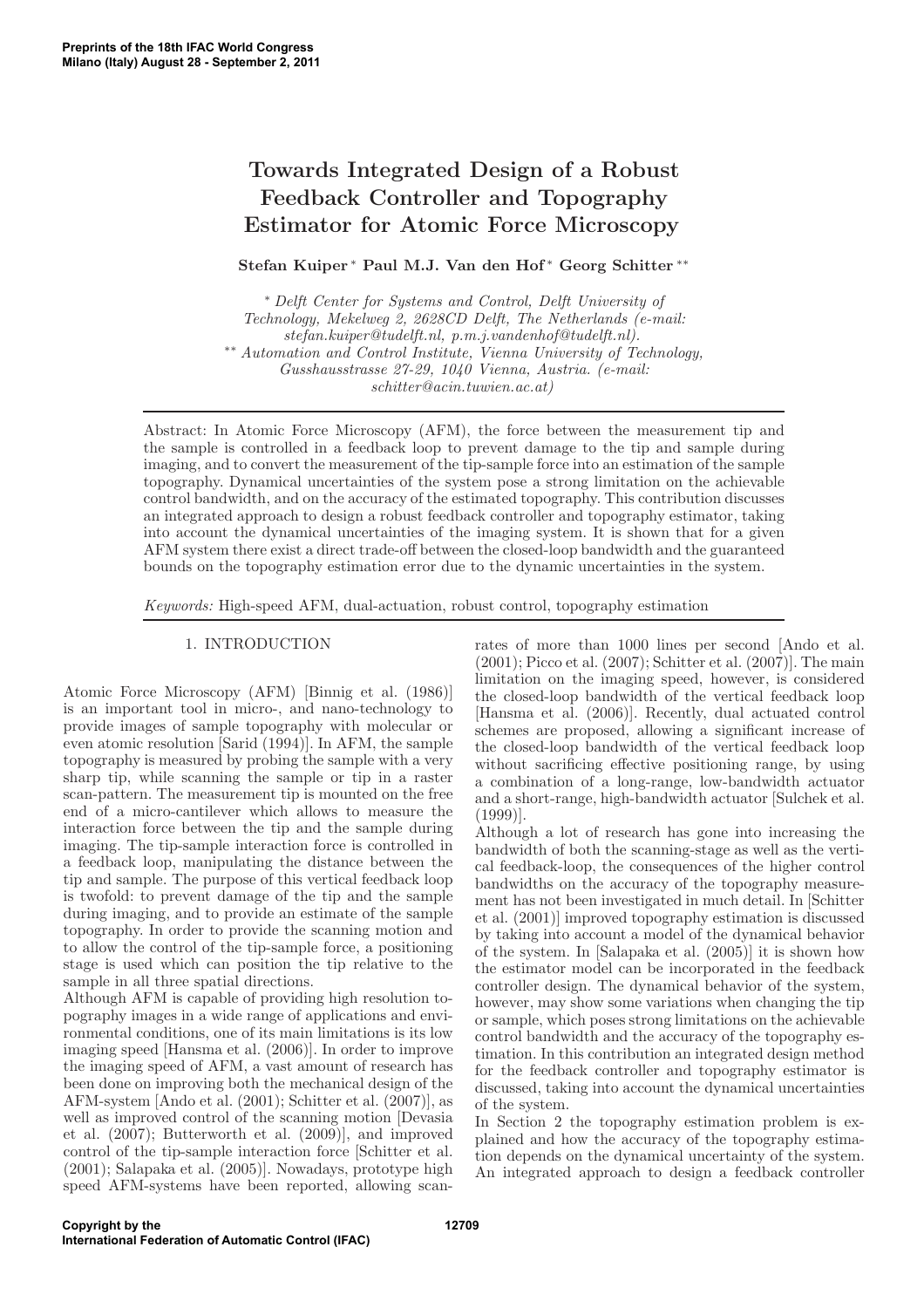and topography estimator is presented in Section 3, taking into account the dynamical uncertainties of the system. Application of this design approach to a prototype dual actuated AFM is discussed and analyzed in Section 4, and conclusions are drawn in Section 5.

## 2. TOPOGRAPHY ESTIMATION PROBLEM

Figure 1 shows a block diagram of the vertical feedback loop in AFM, with  $G$  the actuator dynamics,  $P$  the sensor dynamics, and  $K$  the feedback controller. While scanning, the sample topography enters the feedback loop as an unknown disturbance signal denoted  $h(t)$  in Figure 1, which in the Laplace domain is given as:

$$
H(s) = \underbrace{\frac{1}{1 + L(s)} \cdot H(s)}_{E(s)} + \underbrace{\frac{L(s)}{1 + L(s)} \cdot H(s)}_{-X(s)},
$$
(1)

with  $L(s) = P(s) \cdot K(s) \cdot G(s)$  the loop gain of the control loop.  $H(s)$ ,  $X(s)$  and  $E(s)$  are the Laplace transforms of the topography signal  $h(t)$ , the actuator displacement  $x(t)$ , and the control error  $e(t)$  respectively.

The objective of the vertical feedback loop is twofold: prevent damage and wear of the measurement tip and sample by minimizing the control error  $e(t) = x(t) + h(t)$ , and minimize the topography estimation error  $\epsilon(t) = \hat{h}(t)$  –  $h(t)$ .

In high accuracy metrological AFM-systems, the sample topography is measured by directly measuring the actuator displacement  $x(t)$  with high accuracy displacement sensors (e.g. interferometric). When assuming that the vertical feedback loop is fast enough to track the sample topography variations while scanning (i.e.  $e(t) \approx 0$ ), the measurement of the actuator displacement can be regarded as a direct measure of the sample topography. The assumption of zero control error, however, only holds when scanning relatively slowly, allowing the feedback control loop sufficient time to recover from topography variations. At higher imaging speeds part of the topography information will enter the control error-signal  $\hat{e}(t)$ , which should therefore also be taken into account when providing an estimate of the sample topography. As the loop-gain  $\overline{L}(s)$ typically contains an integral control action to achieve zero steady state error, the actuator displacement  $x(t)$ generally contains low-frequency topography information, while the control error signal  $e(t)$  contains high-frequency topography information (cf. Eqn. (1)). Therefore, most often both the measured control error and the actuator displacement are presented in separate images for each experiment.

For AFM-systems used for qualitative imaging applications the precision of the topography estimation is most important in order to achieve the (sub-)nanometer imaging resolution. However, as opposed to metrological AFM, the required accuracy for AFM systems used for qualitative imaging is not such high and the use of high accuracy displacement sensors to measure the actuator displacement is therefore not very cost-efficient. Moreover, the sensor noise of the position sensors might degrade the measurement precision, which becomes more severe at higher imaging bandwidths as with high-speed AFM. In most commercially available AFM-systems the sample topography is estimated based on the measured control error signal  $d(t)$ and the control signal  $u(t)$  (cf. Fig. 1), which in Laplace domain becomes:

$$
\hat{H}(s) = \underbrace{\hat{P}^{-1}(s) \cdot D(s)}_{\hat{E}(s)} - \underbrace{\hat{G} \cdot U(s)}_{\hat{X}(s)},
$$
\n(2)

with  $\tilde{P}(s)$  a model of the sensor dynamics  $P(s)$ , and  $\tilde{G}(s)$  a model of the actuator dynamics  $G(s)$ . Combining (1) and (2), the topography estimation error can be calculated as:

$$
\varepsilon(s) = \left[\hat{E}(s) - E(s)\right] - \left[\hat{X}(s) - X(s)\right] \n= \left[\hat{P}(s)^{-1} \cdot D(s) - E(s)\right] - \left[\hat{G}(s) \cdot U(s) - X(s)\right] \n= \frac{\left[P(s)\hat{P}^{-1}(s) - 1\right] - P(s)K(s)\left[\hat{G}(s) - G(s)\right]}{1 + L(s)} \cdot H(s), \quad (3)
$$

i.e. topography estimation error is partly stemming from the modeling error of the sensor dynamics  $[P(s) \cdot \hat{P}^{-1}(s) - 1]$ , and partly stemming from the modeling error of the actuator dynamics  $[\hat{G}(s) - G(s)]$ . Important is also to note the influence of the loop gain  $L(s)$  and the feedback controller  $K(s)$  in (3), determining the propagation of the modeling errors towards the topography estimation error.

In dynamic mode AFM, the cantilever dynamics in P are non-linear, making it difficult to identify and capture in a model. Therefore, in dynamic mode AFM one strongly relies on the actuator displacement  $x(t)$  as a measure for the sample topography, presuming a good linearization effect of the feedback loop. Recently, however, estimator based techniques are developed which can provide a direct estimate of the control error in dynamic mode AFM [Jeong et al. (2006)]. In contact-mode AFM, the cantilever dynamics can be regarded fairly linear [Schitter et al. (2001)]. The sensor dynamics  $P$  can therefore be regarded as a static gain, which can be identified before each imaging experiment by measuring a force curve [Sarid (1994)].

In conventional AFM-systems, the actuator dynamics  $G(s)$  are approximated by a static gain, of which the value is obtained by calibration. In high-speed AFM-systems, however, the bandwidth of the feedback loop is pushed close to the resonance frequencies of the actuators, such that also the actuator dynamics must be taken into account in the model  $\hat{G}(s)$  [Schitter et al. (2001)]. A difficulty hereby is that the dynamical behavior of the actuator might show some variations when changing the measurement probe and sample mass [van Hulzen et al. (2009)]. Although it is possible to identify the actuator dynamics before each imaging experiment, this is not desirable as the identification experiments are time-consuming, require special expertise, and might also cause damage to the tip and or the sample. Therefore, in this contribution a robust design of the feedback controller and the topography estimator is considered, taking into account the dynamical uncertainties of the system in order to guarantee certain performance specifications with all potentiality used samples and measurement probes.

# 3. ROBUST DESIGN OF FEEDBACK CONTROLLER AND TOPOGRAPHY ESTIMATOR

The primary goal of the feedback controller  $K(s)$  is to control the tip-sample force while imaging. However, from (3) it can be seen that feedback controller  $K(s)$  also has a strong influence on the propagation of the modeling errors towards the topography estimation error. For the design of the feedback controller it is therefore important not only to consider the disturbance rejection problem, but also the topography estimation problem. In this section,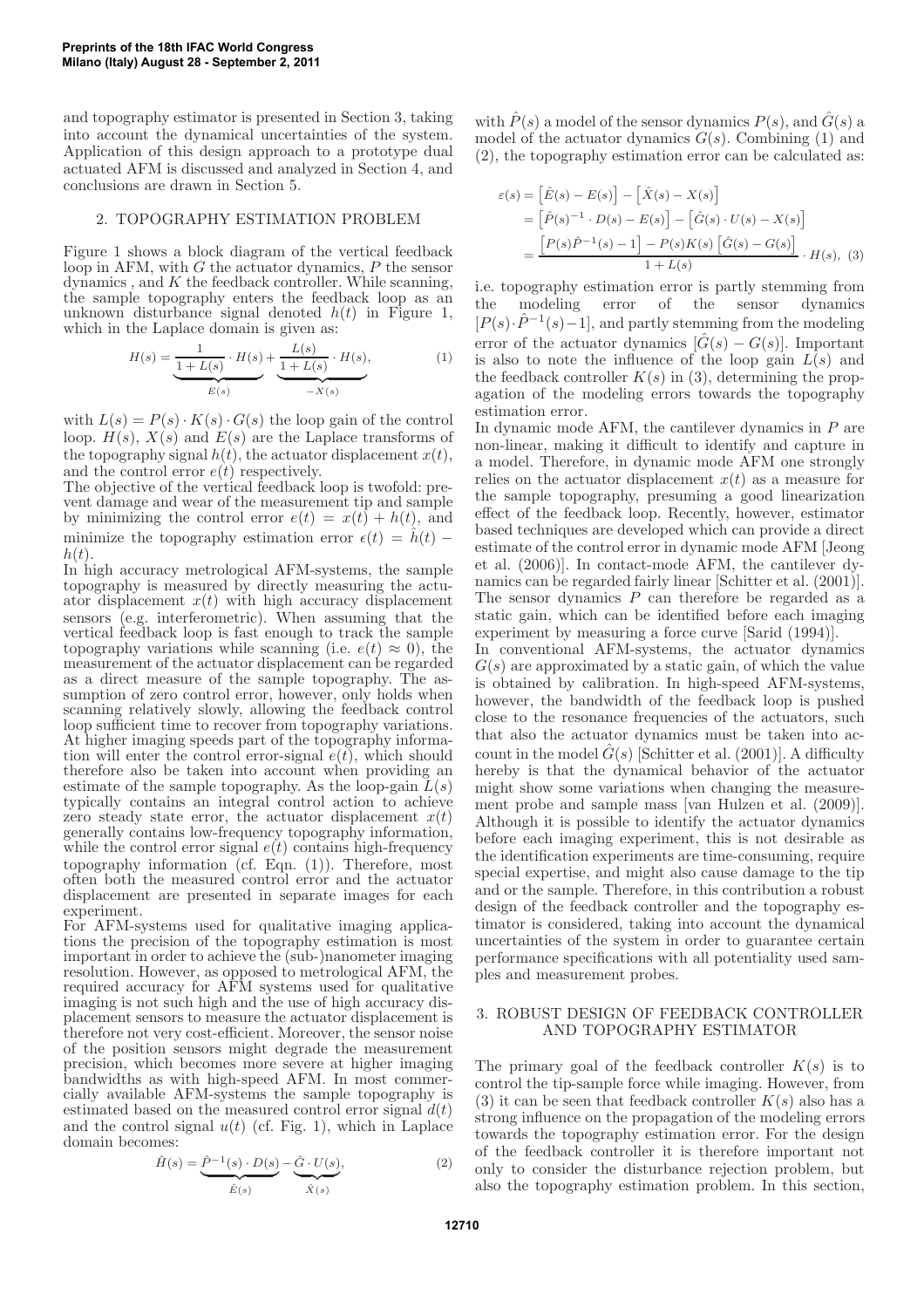

Figure 1. Block diagram of the vertical feedback loop in AFM. With actuator dynamics G, sensor dynamics P, and feedback controller K. The topography estimator provides an estimate of the topography signal  $h(t)$ based on sensor signal  $d(t)$  and control signal  $u(t)$ .

an integrated approach is presented to design the feedback controller and topography estimator, taking into account the dynamical variations of the system when using different measurement probe and samples. For simplicity, in the following only contact-mode imaging is considered in which the sensor dynamics  $P$  are assumed to be linear and fully know. However, most of the considerations also hold for dynamic mode AFM. Also the influence of potential system or measurement noise is not considered. Hence, only the modeling error of the actuator dynamics are considered as a potential source of topography estimation errors. The integrated design approach consists of three steps, which are discussed in the following subsections.

#### 3.1 Step 1: Identification and modeling of the actuator dynamics

The dynamics of the vertical actuator in AFM can be identified by driving the actuator with an identification signal and measuring the cantilever deflection, while disabling the lateral scanning motion. In order to identify the dynamical behavior of the system under all working conditions, the measurement can be repeated with different samples weights and measurement probes, which all together should give a good and complete resemblance of how the system might be used in practise. Based on the identification data of the various measurement trails, a nominal model and dynamical uncertainty set can be fitted capturing the dynamical behavior of the system with all possible combinations of measurement probes and samples:

$$
\mathcal{G} = \{G_{nom}(s) \cdot (1 + \Delta(s)Q(s)), ||\Delta(s)||_{\infty} \le 1\},\tag{4}
$$

with  $G_{nom}(s)$  a parametric model of the nominal actuator dynamics, and weighting filter  $Q(s)$  and uncertain parameter  $\Delta(s)$  capturing the dynamical variations of the system. To minimize the conservatism of the model, the nominal model can be obtained by first determining the optimal un-parameterized response of the nominal model at each frequency point which minimizes the worst-case model error:

$$
\Gamma(\omega_f) = \arg\min_{\Gamma(\omega_f)} \max_{k=1...n} \left| \Phi_k(\omega_f) - \Gamma(\omega_f) \right|, \tag{5}
$$

with  $\Phi_k(\omega_f)$  the vectors containing the frequency response data from the various measurement trails. Based on the optimal un-parameterized nominal response  $\Gamma(\omega_f)$ , a parameterized nominal model  $G_{nom}(\omega)$  can be obtained by data

fitting techniques [Pintelon and Schoukens (2001)]. Given the parameterized nominal model and the identification data from the various measurement trails, the worst-case multiplicative modeling error can be determined at each frequency point:

$$
\Psi(\omega_f) = \max_{k=1...n} \left| \frac{\Phi_k(\omega_f) - G_{nom}(\omega_f)}{G_{nom}(\omega_f)} \right|.
$$
\n(6)

The maximum multiplicative modeling error  $\Psi(\omega_f)$  can be incorporated in the set (4), via a parameterized overbounding function  $Q(\omega_f) \geq \Psi(\omega_f)$ . Although in this research a multiplicative modeling error description is used, other modeling error descriptions might be used as well (e.g. additive). In choosing a type of modeling error description it should be taken into account how tightly this modeling error description can be over-bounded by the finite order over-bounding function  $Q(\omega)$  [Douma and Van den Hof (2005)]. A too loose over-bounding function might lead to additional conservatism in the model set.

#### 3.2 Step 2: Model-based feedback controller design

Based on the model (4), a feedback controller can be designed which guarantees certain  $\mathcal{H}_{\infty}$ -norm bounded performance specifications, using the mixed-sensitivity framework and  $\mu$ -synthesis [Skogestad and Postlethwaite (2005)]. Note that based on the model of (4), the optimal topography estimator would equal the parametric nominal model  $G_{nom}(s)$ , as this model is in the center of the set, and therefore minimizes the worst-case topography estimation error based on that set. With this assumption, and assuming that the cantilever dynamics  $P$  are fully known and linear, i.e.  $P \cdot \hat{P}^{-1} = 1$ , the topography estimation error of (3) becomes:

$$
\varepsilon(s) = \frac{K(s) \cdot [G_{nom}(s) - G_{nom}(s)(1 + Q(s)\Delta(s))]}{1 + L(s, \Delta)} \cdot H(s)
$$

$$
= \frac{K(s) \cdot [G_{nom}(s) \cdot Q(s) \cdot \Delta(s)]}{1 + L(s, \Delta)} \cdot H(s), \tag{7}
$$

i.e. the topography estimation error is directly stemming from the excitation of the uncertain dynamics of the system. The feedback controller design problem can therefore be casted in the mixed-sensitivity framework as depicted in Figure 2, with weighting filters  $W_{es}(s)$ ,  $W_e(s)$ , and  $W_u(s)$ , which penalize the topography estimation error  $\epsilon(t)$ , the control error  $e(t)$ , and the controller output  $u(t)$ , respectively. The objective of the controller synthesis is formulated as finding the controller parameters  $\theta$ , which minimize the worst case  $\mathcal{H}_{\infty}$ -norm of the system:

$$
\gamma \ge \min_{\theta} \max_{\Delta} \left\| \frac{W_e(s) \cdot S(s, \theta, \Delta)}{W_u(s) \cdot K(s, \theta) \cdot S(s, \theta, \Delta)} \right\|_{\infty}, \quad (8)
$$

which can be solved using the *DK*-iteration method. The desired behavior of the closed-loop system resulting from the controller synthesis can be enforced via the weighting filters. If after synthesis a value  $\gamma \leq 1$  is achieved, it can be said that for all possible plants in the set (4) the performance criterions governed by the weighting filters are met, and the robust stability is guaranteed [Skogestad and Postlethwaite (2005)].

#### 3.3 Step 3: Estimator design

The task of the estimator model  $\hat{G}(s)$  is to estimate the actuator displacement  $x(t)$  based on the measured feedback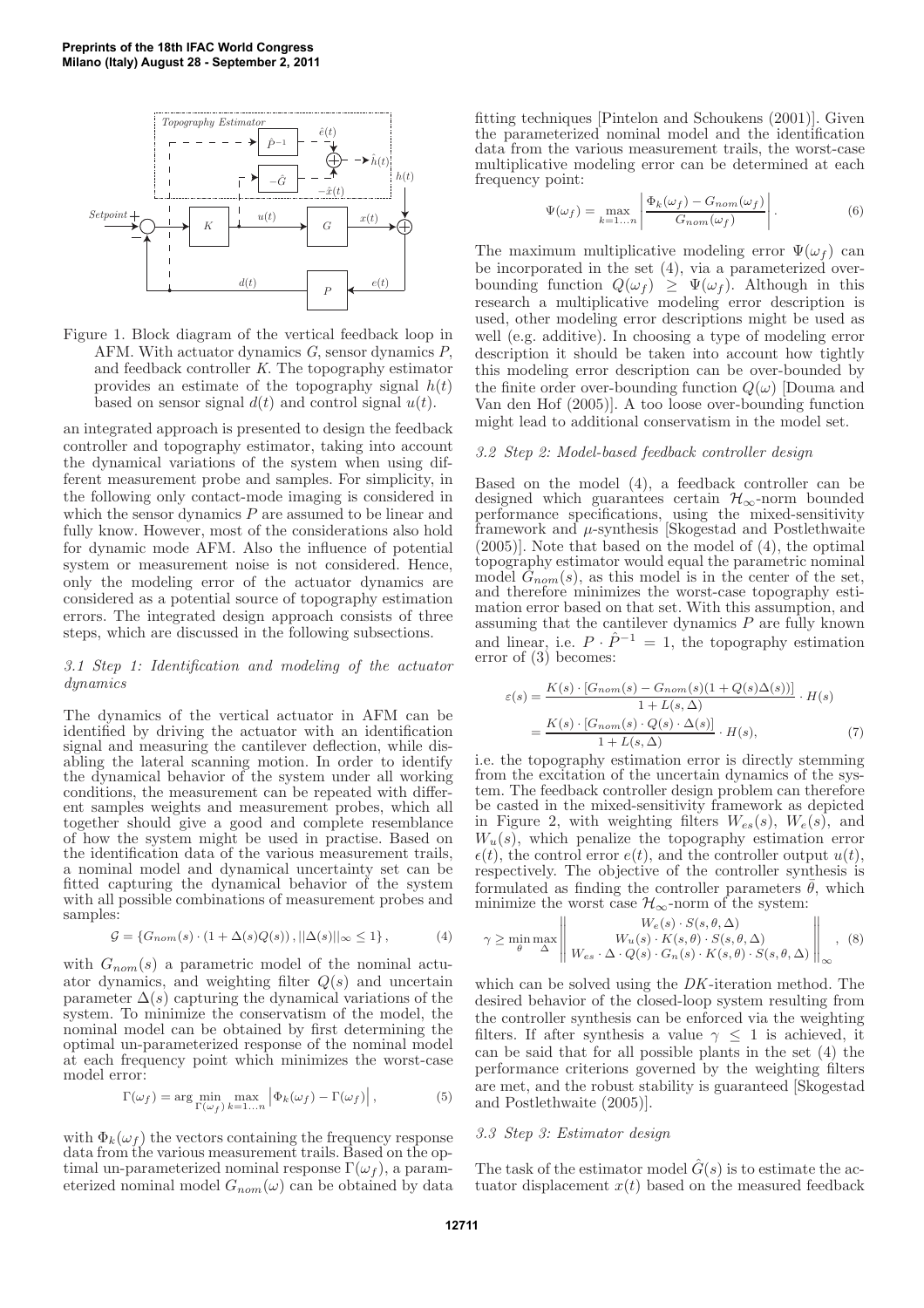

Figure 2. System description for design of the robust feedback control and topography estimator, with input  $h(t)$ , and performance channel-outputs  $z_1(t)$ ,  $z_2(t)$ and  $z_3(t)$ 

controller output  $u(t)$ , in order to construct an estimation of the sample topography (cf. Fig. 1). The estimator model should be designed in such a way that the worst-case estimation error over all possible system variations is minimized. The estimator dynamics therefore ideally follow the behavior of the un-parameterized nominal model  $\Gamma(\omega_f)$ (cf. Eqn. (5)), which is at the center of set of measured frequency responses. However, to allow implementation of the estimator a parameterized model is required which can be fitted based on  $\Gamma(\omega_f)$ , using for instance least squares data fitting methods [Pintelon and Schoukens (2001)]. The design of the estimator model can also be directly incorporate in the design of the feedback controller, as discussed for nominal controller and estimator design in [Salapaka et al. (2005)]. However, as opposed to the feedback controller, the estimator is not required to run in realtime allowing higher computational complexity. The order of the estimator model can therefore be chosen higher as the model used for the controller synthesis, which may in turn improve the modeling accuracy. Moreover, while the dynamical model used for the controller synthesis requires high accuracy particulary in the frequency region of the 0 dB crossing of the loop gain, the required accuracy for the estimator model rather depends on the closed-loop feedback controller output. Once the feedback controller is designed, its output can be directly taken into account in the design of the topography estimator as a weighting in the data fitting:

$$
\hat{G}(\omega,\theta) = \arg\min_{\hat{G}(\omega,\theta)} \sum_{\omega_f=\omega_1}^N \left[ \frac{\left[\hat{G}(\omega,\theta) - \Gamma(\omega_f)\right] \cdot K(\omega_f)}{1 + K(\omega_f) \cdot \Gamma(\omega_f)} \cdot V(\omega_f) \right]^2, (9)
$$

with weighting filter  $V(\omega_f)$  capturing the expected frequency spectrum of the topography signal. Minimization of (9) can be done via the Sanathanan-and-Koerner method [Pintelon and Schoukens (2001)].

#### 4. DESIGN EXAMPLE AND ANALYSIS

In order to motivate the need for integrated design of the feedback controller and topography estimator, the procedure of Section 3 is demonstrated and analyzed in this section. The experimental setup used in this research is based on a commercially available AFM-system (Multimode V, Veeco, Santa Barbara USA), which utilizes a piezoelectric tube scanner to position the sample in all three spatial directions. This AFM-system is extended to a dual-actuated AFM by using a small piezoelectric plate actuator (CMAP12,Noliac, Kvistgaard, Denmark) which allows high bandwidth vertical positioning of the measurement tip. The dual-actuated setup allows a higher control bandwidth as compared to the single actuated setup, without sacrificing effective positioning range [Kuiper et al.

(2010)], and is shown schematically in Figure 3a. When considering integrated design of the feedback controller and topography estimator, the dual actuated system is especially interesting as the dynamical uncertainty of both actuators manifests differently and in different frequency regions, and the two actuators allow additional design freedom to cope with that. In this section, two different design cases are shown and compared with different emphasis on the topography estimation error.

## 4.1 Design of feedback controller and topography estimator for dual actuated AFM-system

In order to identify the dynamical behavior of the system and its variations, the system is prepared several times with different measurement probes and sample discs, and the actuator responses are measured by using a network analyzer (4395A, Agilent, Santa Clara, USA). As this particular setup used in this research is typically used for highspeed contact-mode imaging, only measurement probes with high free resonance frequency cantilevers are considered, ranging from 300 kHz till 600 kHz. The weight of the sample discs used in these measurements range from 0.5 till 1 grams. The results of two different frequency response measurements for both actuators are shown in Figure 3bc. From Figure 3b-c the first longitudinal resonance for the piezoelectric tube scanner can be recognized at 8 kHz, and for the piezoelectric plate actuator at 150 kHz. The various measurements, however, reveal some deviations in the dynamical behavior, which tents to become larger with increasing frequency. For the piezoelectric tube scanner (cf Fig. 3b) this can be recognized for instance at 1 kHz, which is the first lateral resonance mode of the tube, and after 10 kHz where the dynamical behavior is shown to be become very unpredictable. For the piezoelectric plate actuator, the dynamical behavior starts to show clear deviations after 50 kHz (cf Fig. 3c). Using the identification method described in Section 3.1, two 7th order dynamical models are fitted based on the frequency response data from the various measurement trails, which capture the nominal dynamical behavior of the system, and are shown in the dashed-dotted lines of Figure 3. Based on the nominal models the maximum multiplicative modeling error (cf. Eqn. (6)) is determined, and the over-bounding functions  $Q(s)$  are fitted, shown in the green and black-dashed lines of Figure 3b-c respectively.

Although not explicitly addressed during the identification experiments, both actuators are known to exhibit some hysteretic behavior which can cause a gain variation of about 5%. The hysteresis induced gain variation, however, is rather small as compared to the modeling error stemming from the uncertain dynamical modes at higher frequencies (cf. Fig. 3). Therefore, as for both actuators the over-bounding filters Q(s) are slightly conservative and have magnitudes above -26dB for all frequencies (i.e. corresponding to 5% deviation), the gain variation stemming from hysteresis is considered to be sufficiently captured in the uncertainty model as well.

The obtained system model is used for the design of the feedback controller using the method discussed in Section 3.2. To enforce the desired disturbance rejection characteristics of the closed-loop system, weighting filter  $W_e(s)$ (cf. Fig. 2) is shaped as an inverse high-pass filter. Critical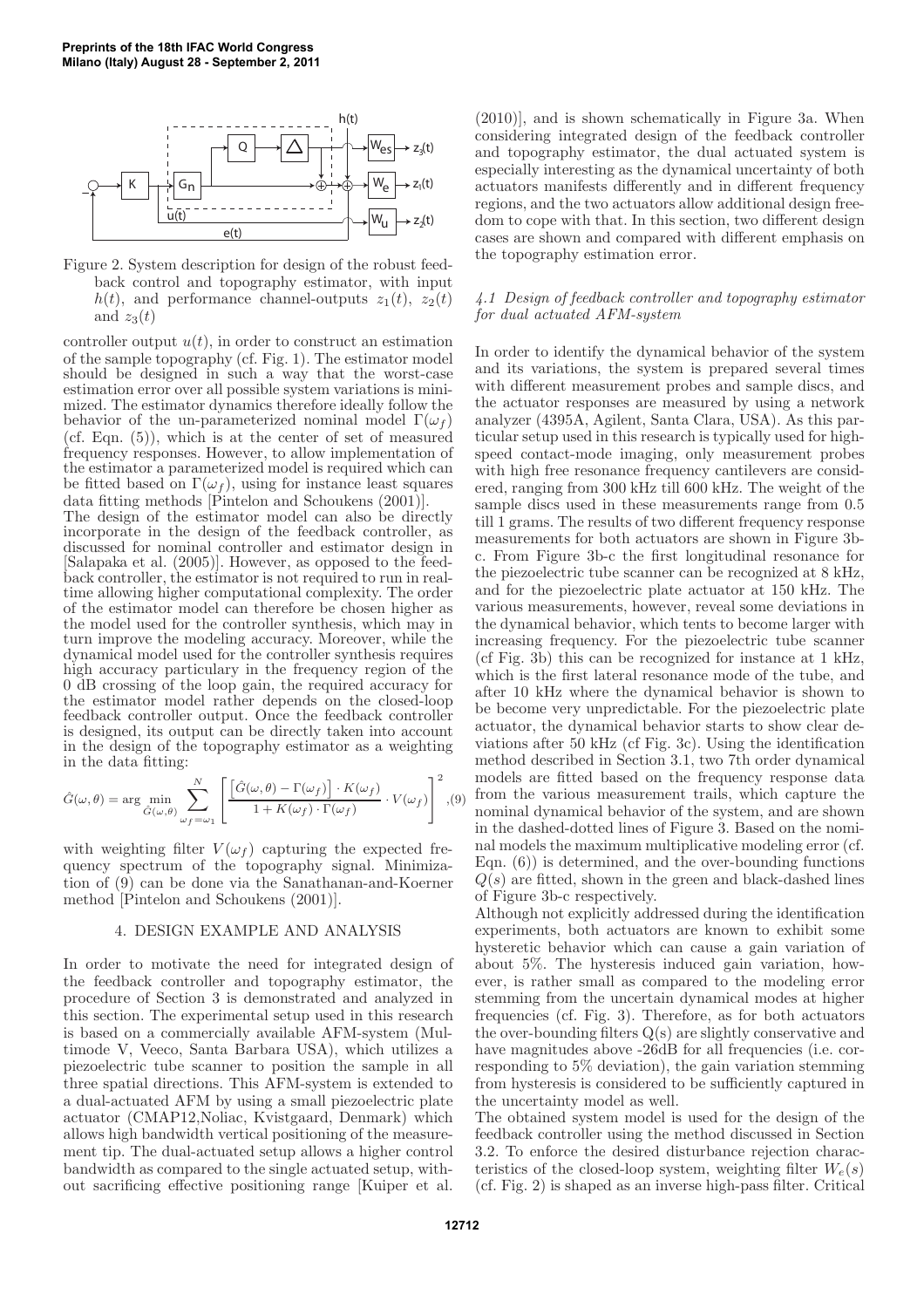in the design of a feedback controller for a dual-actuated system is the frequency separation between both actuators, requiring the long-range actuator to primarily track the low-frequency topography variations, and the shortrange actuator to take over at higher frequencies [Schroeck and Messner (1999)]. In order to obtain this frequency separation between both actuators, weighting filter  $W_u(s)$ (cf. Fig. 2) is used to enforce a low-pass behavior on the control action for the long-range actuator, and a bandpass behavior on the control action for the short-range actuator [Kuiper et al. (2010)]. The emphasis which is given on the quality of the topography estimation during the controller synthesis can be tuned via the weight  $W_{es}(s)$ . In order to analyze the consequences of taking the topography estimation problem directly into account when designing the feedback controller, two different feedback controllers and corresponding topography estimator are synthesized, using different static weights on the topography estimation error:  $W_{es}(s) = 1$ , and  $W_{es}(s) = 4$ . Given these weights on the topography estimation error, the weights on the control error  $W_e(s)$  and the controller outputs  $W_u(s)$  are tuned up to the point that the synthesis objective  $\gamma < 1$ (cf. Eqn. (8)) is just met. In both design cases two 30th order estimator models are fitted, based on the method discussed in Section 3.3, capturing the dynamics of both actuators for topography estimation.

## 4.2 Performance Analysis

The synthesis results for both design cases are shown in Figures 4, 5, and 6. Figure 4 shows the resulting nominal sensitivity function  $E(s)/H(s)$  for both design cases, and Figure 5 shows the nominal complementary sensitivity function  $X(s)/H(s)$  for both cases. Figures 4, and 5 show that both the disturbance rejection bandwidth, as well as the tracking bandwidth is significantly lower in the case of  $W_{es}(s) = 4$ . The dashed lines in Figure 5 show the control actions of both actuators, showing that also the frequency at which the short-range actuator takes over from the long-range actuator is lower in the case  $W_{es}(s) = 4$ . Figure 6, on the other hand, shows the worst-case topography estimation error determined at each frequency point, by substituting the designed feedback controller  $K(s)$ , and estimator model  $G(s)$ , and the data of the various frequency response measurements in (3):

$$
\epsilon_{max}(\omega_f) = \max_{\begin{array}{l} n \in [1...b] \\ m \in [1...b] \end{array}} \left| \frac{\begin{bmatrix} K_{lr}(\omega_f) \\ K_{sr}(\omega_f) \end{bmatrix}^T \begin{bmatrix} \Phi_{lr,n}(\omega_f) - \hat{G}_{lr}(\omega_f) \\ \Phi_{sr,m}(\omega_f) - \hat{G}_{sr}(\omega_f) \end{bmatrix}}{1 + \begin{bmatrix} K_{lr}(\omega_f) \\ K_{sr}(\omega_f) \end{bmatrix}^T \begin{bmatrix} \Phi_{lr,n}(\omega_f) \\ \Phi_{sr,n}(\omega_f) \end{bmatrix}} \right|,
$$

with subscripts  $l_r$  and  $sr$  denoting the long-range and short-range actuators, and j and  $\check{k}$  the amount of frequency responses measurements for the long-range and short-range actuator respectively. Figure 4 shows that with the lower bandwidth in the case  $W_{es}(s) = 4$ , also the worst-case topography estimation error is much lower as compared to the design case with  $W_{es}(s) = 1$ . This is explained by the fact that with a lower control bandwidth, also the excitation of the uncertain dynamics is lower, which improves the accuracy of the topography estimation. These results demonstrate that due to the uncertain actuator dynamics, a design trade-off can be made between the disturbance rejection bandwidth (i.e. the speed of the instrument), and the guaranteed bounds on the topography estimation error (i.e. the accuracy of the instrument).

To determine which one of the design cases might be better, the intended imaging applications of the instrument has to be considered. When imaging for instance fragile biological samples, minimizing the force variations between the tip and the sample may be most important in order not to damage the sample, and therefore the requirements on the accuracy of the topography estimation might be relaxed, aiming for an as high as possible control bandwidth. However, in other application like for instance in the semiconductor industry, higher emphasis might be given on the quality of the topography estimation, as the samples used in the semiconductor industry are most often much more firm, and higher importance may be given to the metrological aspects of the instrument.



Figure 4. Bode magnitude plot of the nominal sensitivity function  $E(s)/H(s)$ , based on the feedback controllers designed with  $W_{es} = 1$  (solid), and  $W_{es} = 4$  (dashed).



Figure 5. Bode magnitude plot of the nominal complementary sensitivity transfer of the system, based on the feedback controllers designed with  $W_{es} = 1$  (a), and  $W_{es} = 4$  (b). The dashed and the dashed-dotted lines show the contribution of the short-range, long-range actuator, respectively.

## 5. CONCLUSIONS

This contribution presents an integrated approach to design a robust feedback controller and topography estimator for the vertical feedback loop of a given AFM-setup, taking into account the dynamical uncertainties of the system. The proposed design approach is demonstrated on a prototype dual-actuated AFM-system, showing two different designs with different emphasis on the accuracy of the topography estimation. It is shown that due to the